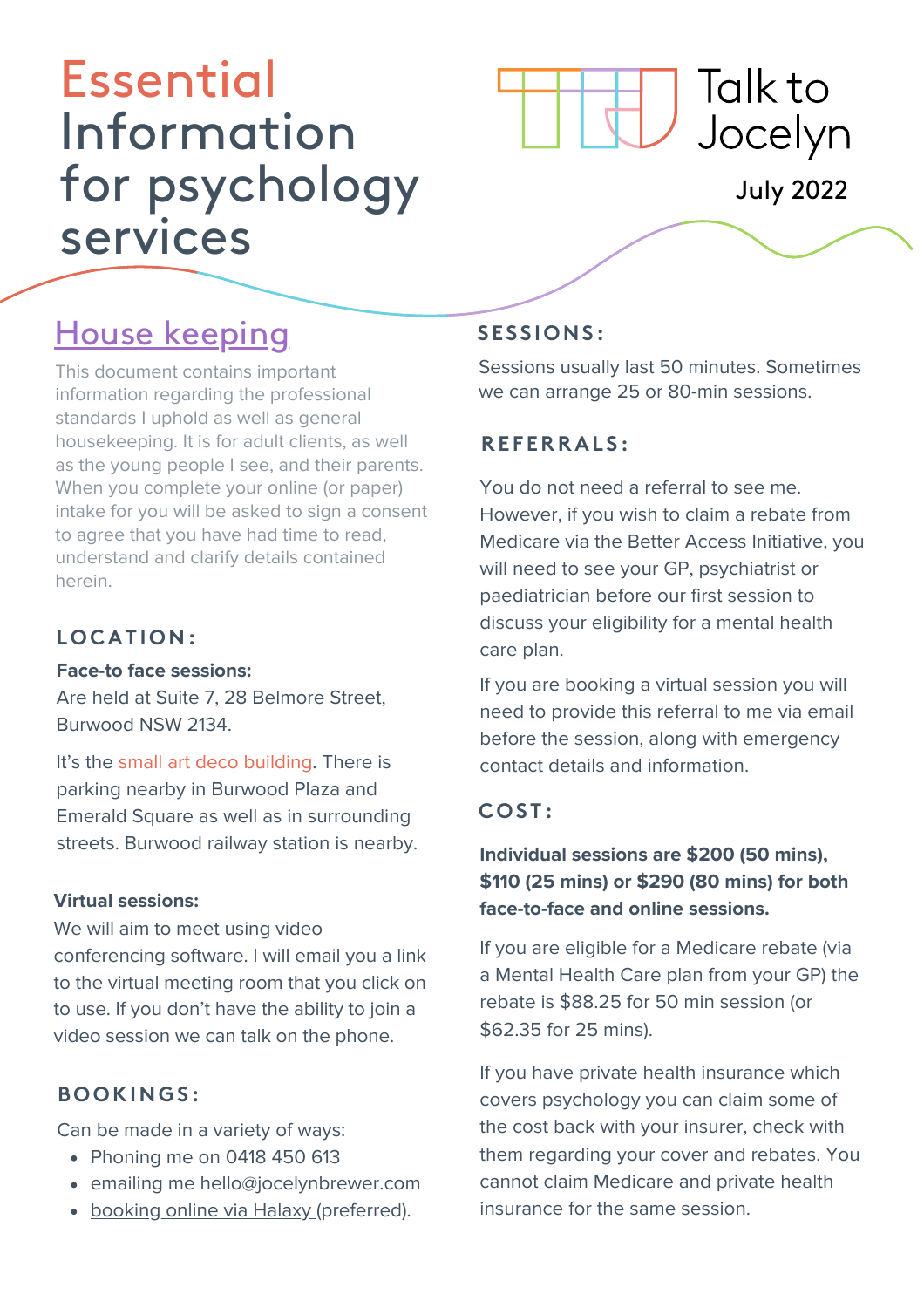#### **COS T :**

----

#### **Parent coaching sessions are \$270 for 50 minutes or \$390 for 80 minutes.**

Parent coaching does not attract a Medicare rebate. These rates include preparation and outcome planning

We will confirm your fee before commencing to work together.

Letters, reports and additional administration and communication requirements beyond the usual level of consultation and follow-up will be billed at an additional rate in line with the APS recommendations – see [here](https://drive.google.com/file/d/1o56G8aoNbodWiBNGj089x-FMLsumftgR/view?usp=sharing). I will discuss these costs with you when a service is requested.

#### **PAY M ENT :**

#### **Face-to-face sessions**

The full amount is required at the conclusion of the session; I have EFTPOS facilities available and I accept cash.

#### **Virtual sessions**

You will be issued with an invoice to make a direct payment to my bank account (or you can securely store credit card details in Halaxy). Invoices must be paid within 7 days and you will not be able to attend additional sessions if there are fees outstanding.

#### **M E D I C ARE REBAT E S :**

I collect your Medicare details and my practice software Halaxy allows me to process the Medicare rebate directly back into the account that you have registered with Medicare.

Please ensure you have these details up to date as I cannot change this once processed.

If the client is a minor I need to take the parent/guardians name and DOB to record as the 'claimant' on their behalf.

#### **NON-AT T END ANC E , C ANC E L LAT IONS & LAT ENE S S :**

I understand that life is busy and sometimes events occur beyond our control. Unlike attending doctor's appointments, I run on time and value your commitment to punctuality, and communicating any issues you have with attendance in a timely manner.

You will receive an automated reminder via text message at 8am on the day before your appointment. If you need to change your appointment with less than 24 hours' notice fees will apply. Please contact me ASAP to avoid these fees and give me time to contact people who may be on a waitlist for services.

- Non-attendance to an appointment or cancellation with less than 12 hours' notice will incur a fee of 100% of the consultation fee, this cannot be claimed on Medicare.
- Cancellation within 24 hours of the appointment will incur a fee of 75% of the consultation fee, this cannot be claimed on Medicare.

If you are running late for an appointment then my session with you will be shorter and will finish in accordance with the original appointment and the full session fee will apply.

#### **KEEPING IN CONTACT AND CONTA C T ING M E :**

Generally, we will have only limited contact between sessions. I will email you a receipt and from time to time I may share additional resources and links. I encourage clients to take notes in their session of themes, resources or strategies to support you to apply the ideas we discuss.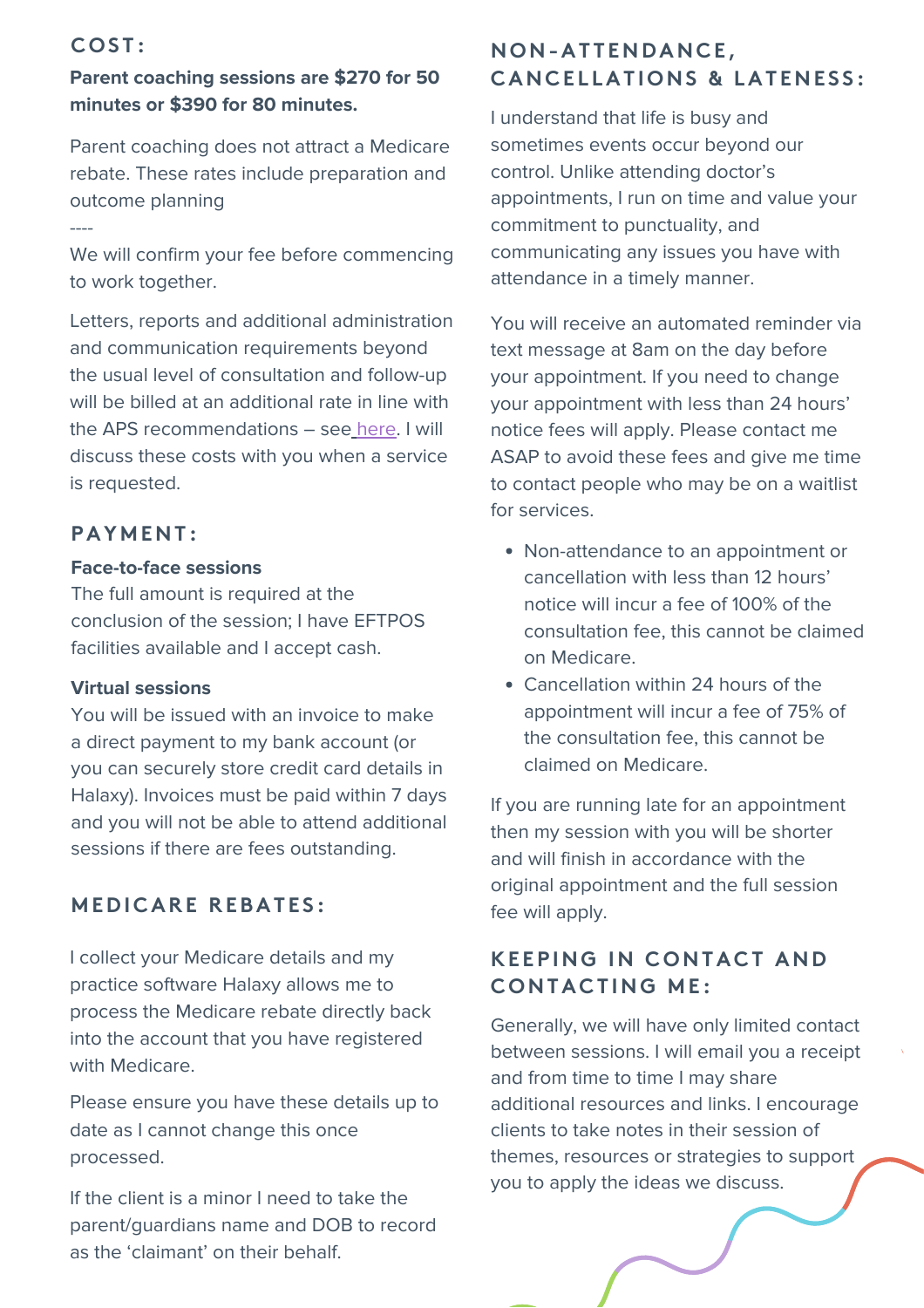Email is the best way to contact me for queries, I usually reply within 24 hours. For administrative issues such as changing appointment times please email or phone me. I have voicemail on my phone, so please leave a message if I do not answer. Keep in mind all of our communication whether in text or via email forms part of your client record.

**I do not provide crisis counselling or intensive case management services. In emergency situations, please call emergency services on 000.**

#### **RE COR D KE EPING:**

At each session I take notes, generally this is to help me remember the content of the session, which I then summarise and record my ideas for treatment options and strategies. These notes are not shared with anyone, except if they are subpoenaed by a court.

#### **RE M AINING ON M Y A C T IVE C L I ENT C AS E LOA D :**

In order for me to manage my caseload and support clients access regular sessions, I will contact you if you have not booked in for a session for 6-8 weeks.

At this time you can indicate you would like to book a session, go onto hold for another 6 weeks or be move to 'archived' or inactive.

You can return to see me at anytime, subject to my waitlist and any fee increases that may have occurred.

# **Confidentiality** + other important stuff

To ensure open exploration of the concerns that have brought you to counselling we maintain confidentiality in accordance with the Psychology Board of Australia guidelines

# **EX C EPT IONS TO CONF I D ENT IAL I TY:**

Psychologists have a duty of care to their clients and must pass on any information to the relevant authorities in cases where human safety is concerned including the following cases:

- 1. If you threaten harm to yourself or to another person
- 2. If I believe a child or young person is at serious and imminent risk of harm
- 3. If the courts instruct us to give information via subpoena
- 4. If you share information about a proposed illegal act

In general, I will first endeavour to discuss with you my decision for breaking confidentiality.

Depending on the circumstances this may be your General Practitioner (GP), the individual in danger, a Social Worker and/or the Police. However, I retain the right to break confidentiality without prior consultation with you should I consider that the urgency of the situation requires me to act immediately to safeguard the physical safety of yourself or others.

# talktojocelyn.com